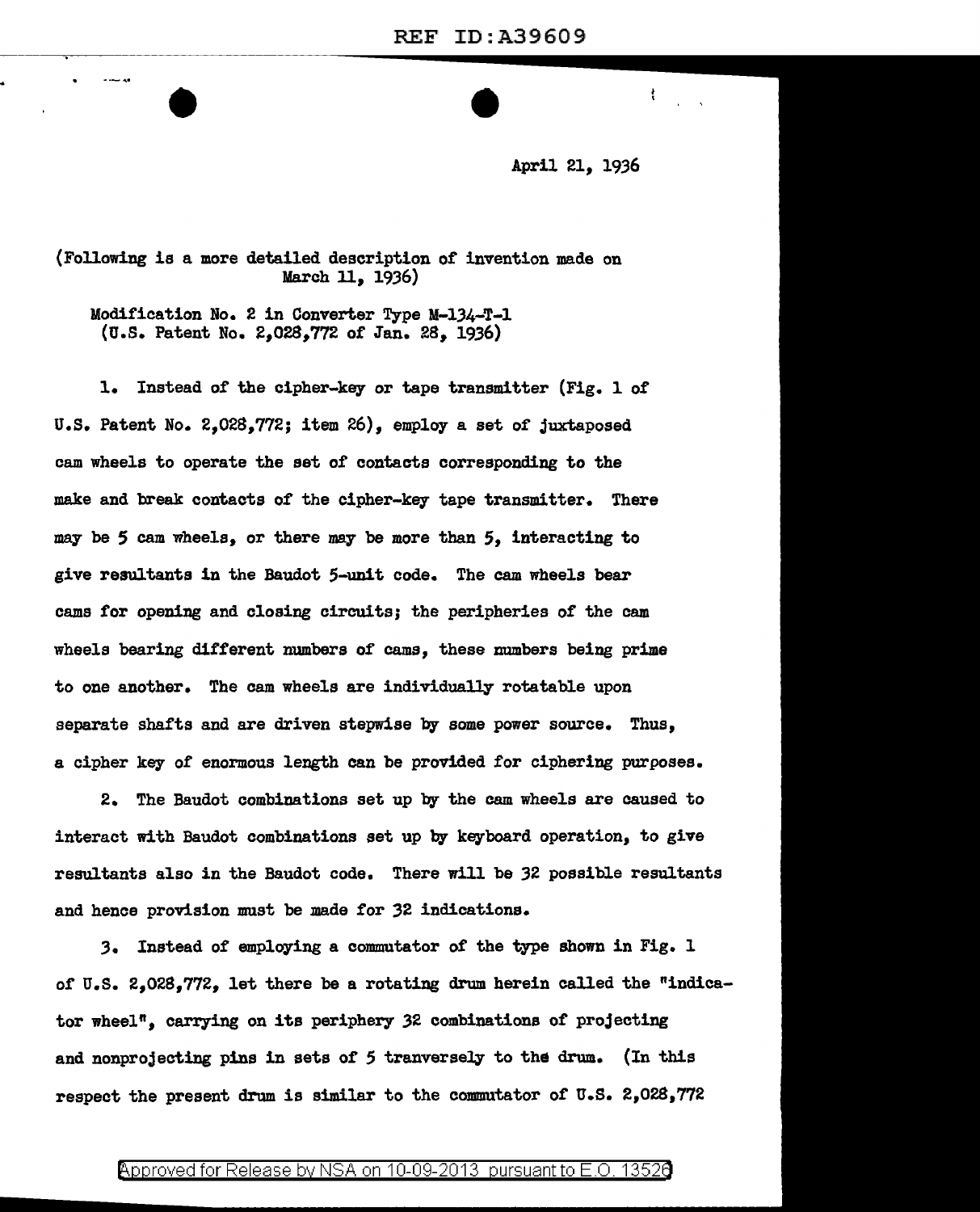except that the former has all 32 of the Baudot combinations instead or only 26 combinations representing the alphabet, as in u.s. 2,028,772.)

 $\bullet$ 

4. The pins on the rotating drum or indicator wheel are tor the purpose *ot* opening and closing circuits to interact with the resultants explained in Par. 2, just as is the case in the comparison circuit of u.s. 2,028,772. But in the present invention,the comparison circuit, instead of stopping the drum in the selected position, merely determines the exact moment at which either a lamp will be lighted or a letter will be printed. In this respect this invention is exactly similar to that described in Modification No. 1 to Converter Type M-134-T-1, dated March 12, 1936. The cipher resultants will embrace 32 characters in the present case.

5. A connection changer, for additional keying purposes, may be interposed in the comparison circuit.

6. Instead of fleeting indications by lighting the lamp 6, it is possible to have a printed record. This can be accomplished by mounting a type wheel on the rotating drum and causing the comparison circuit to actuate a print-stroke magnet at the proper instant, to drive a paper tape against the letter presented at that instant and then to advance the tape one space. The characters recorded would comprise the 26 letters plus 6 other characters to represent the extra permutations.

april 27, 1936 Solomonfullback nonfullback<br>5311 822 Jt N.W., Wash. D.C. tnessed apr. 27, 1936 abraham Sinkov<br>518 H S+ NW Wash DC

in J. Friedman

William F. Friedman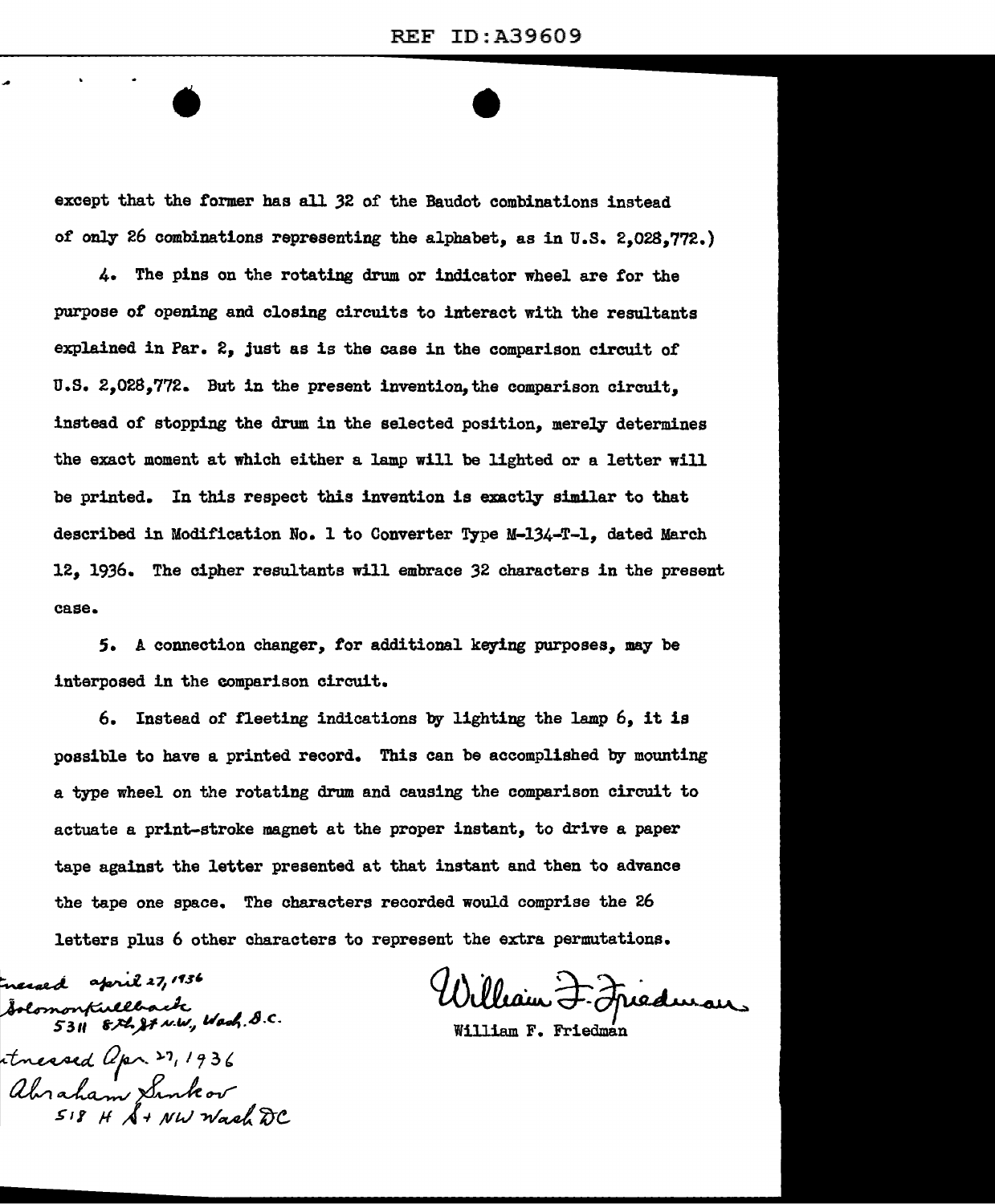Warch 11, 1936

Lodification in Converter Type L-134-Tl (U. S. Patent 2,028,772 of January 28, 1936)

•

=

1. Instead of the cipher-key or tape transmitter (Fig. 1, U.S. rat. of reference, element 26), employ a set of five juxtaposed cadbearing rotating wheels to operate the set of contacts corresponding to the make and break contacts of the cipher-key transmitter. The ca.a-baaring wheels bear ca.as for closing contacts; the periphery of each wheel bears a different number of cams, with varying numbers of constant-length intervals between adjacent cams.

2. The 5 cam wheels can set up 32 permutations of open and closed contacts. Therefore, the commutator wheel must have 32 stopping positions.

3. Instead of a commutator of the type shown in Fig. 1 of  $U$ . S. 2,028,772, let it consist of a circular band divided up into 32 segments or transparent or translucent material, on which the characters are painted or printed.

4. A light source is located mthin the band, and is so shielded that its light will be visible only through an aperture in a box enclosing the entire uheel.

5. The successive letters or characters will be illuminated and seen through the aperture on stopping the band at the selected position.

6. The five cam wheels are individually rotatable on the shaft,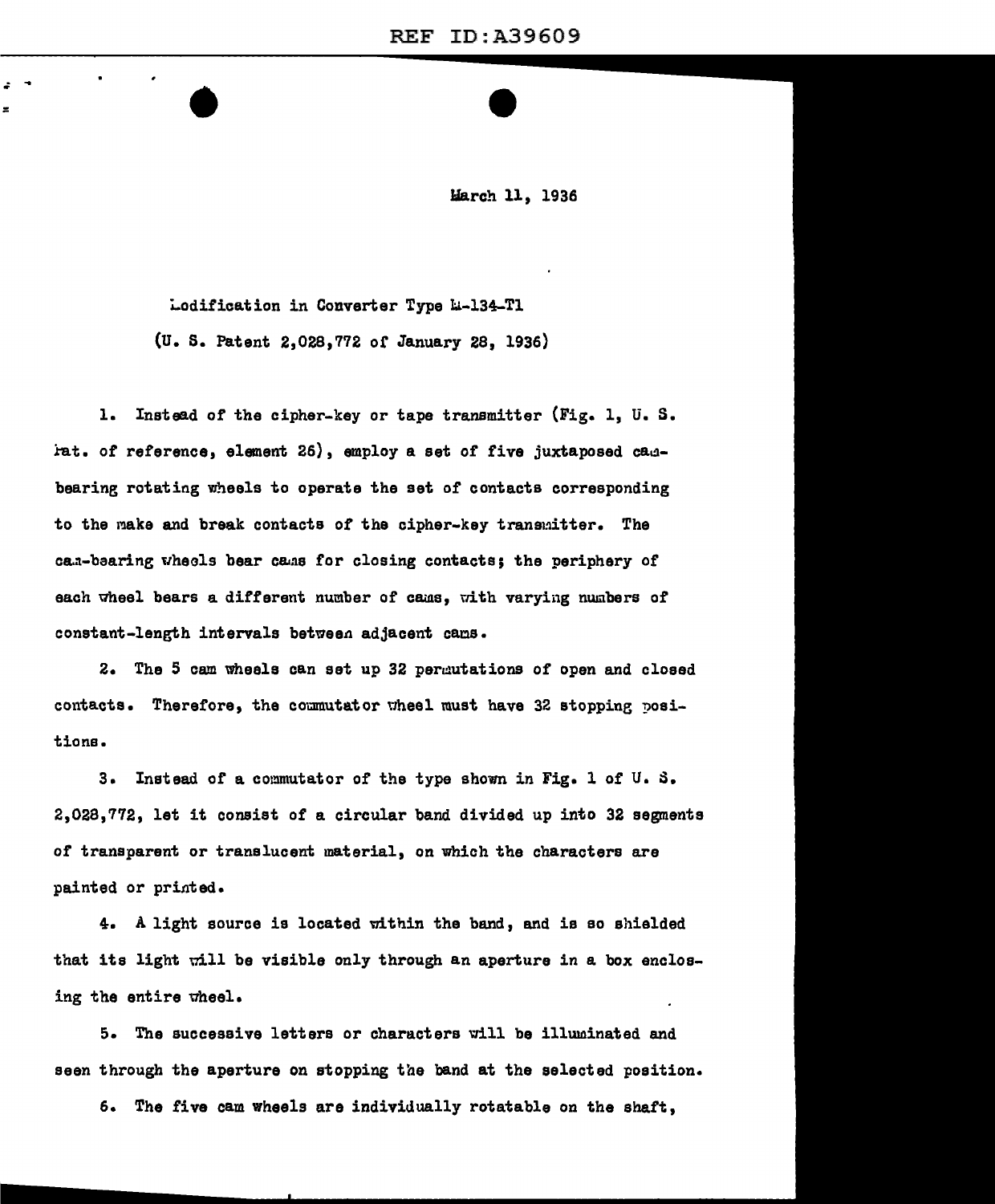for key-setting purposes, but once set and locked in position the whole assembly steps forward once per depression of the keyboard keys.

7. Instead of having only 5 cam wheels, a set of 10 or 15 (multiples of 5) can be used, the interaction giving 5-unit resultants.

William F. Friedmon William F. Friedman

Wilmessed Mar 16, 1936 Frank B Rowlest E. Jall Church, Ja.

Solomonfullback<br>5311 8th St N.W. Wash. D.C.

abraham Sunkov  $518$  H St NW Wash DC